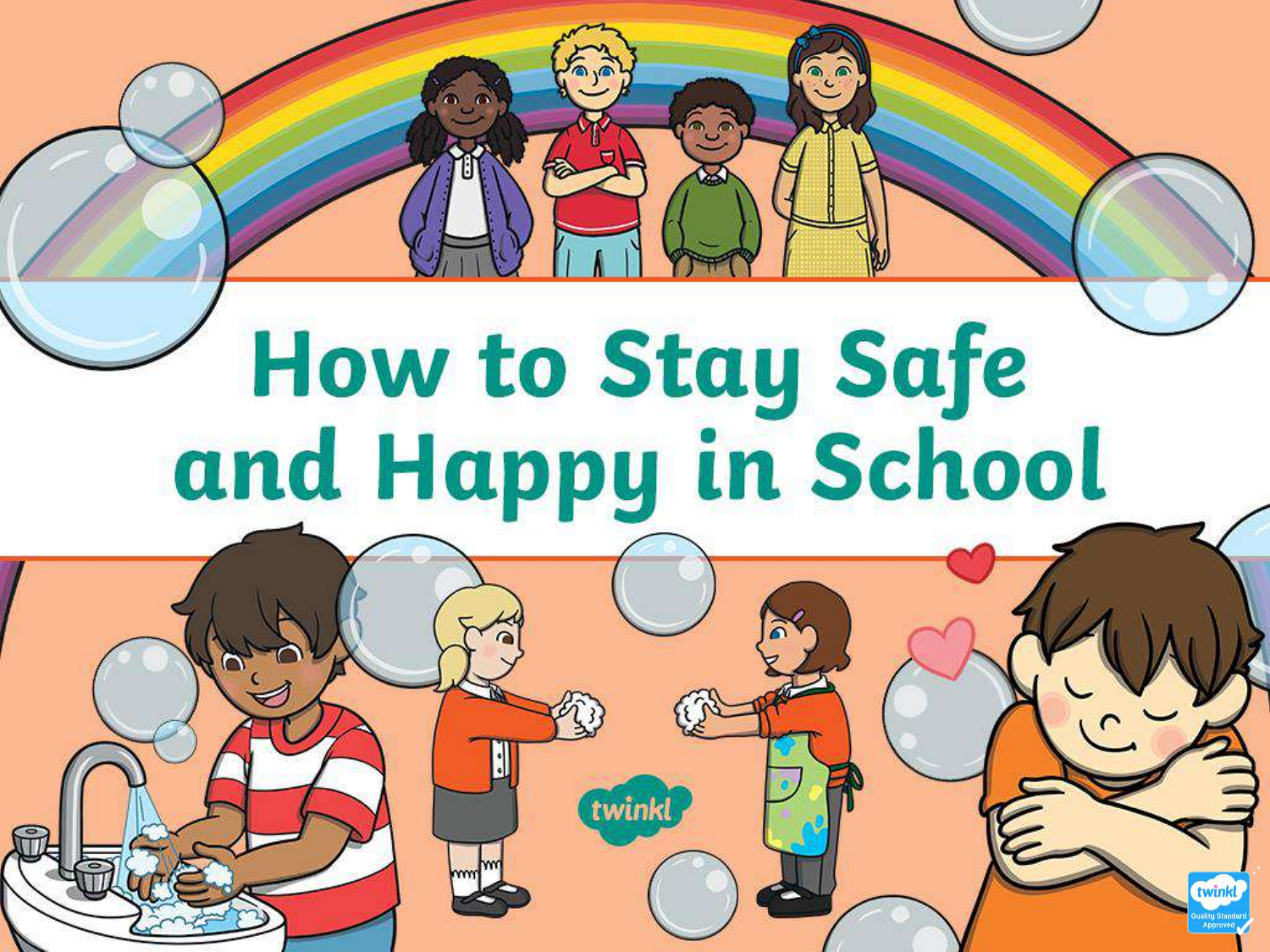## **It's Good to Be Back**

Schools all over the world have been closed to help keep us safe from coronavirus.

For the last few months, children have been doing their schoolwork at home.

Now it is safe for children in some classes to return to school.

It is good to be back together again.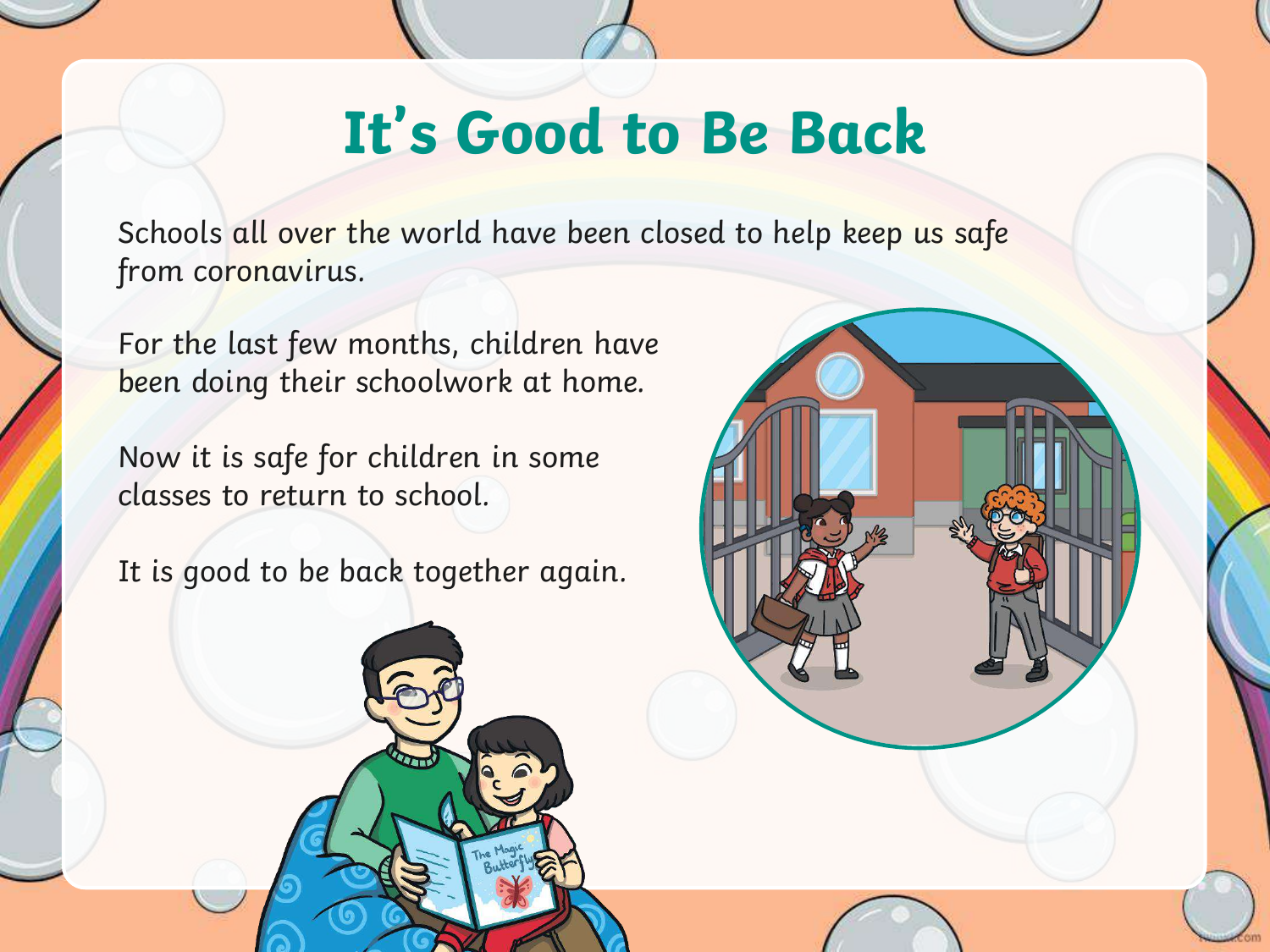# **Staying Safe**

So far, we have been keeping safe by: staying at home social distancing washing our hands

**It is still very important that we stay safe.**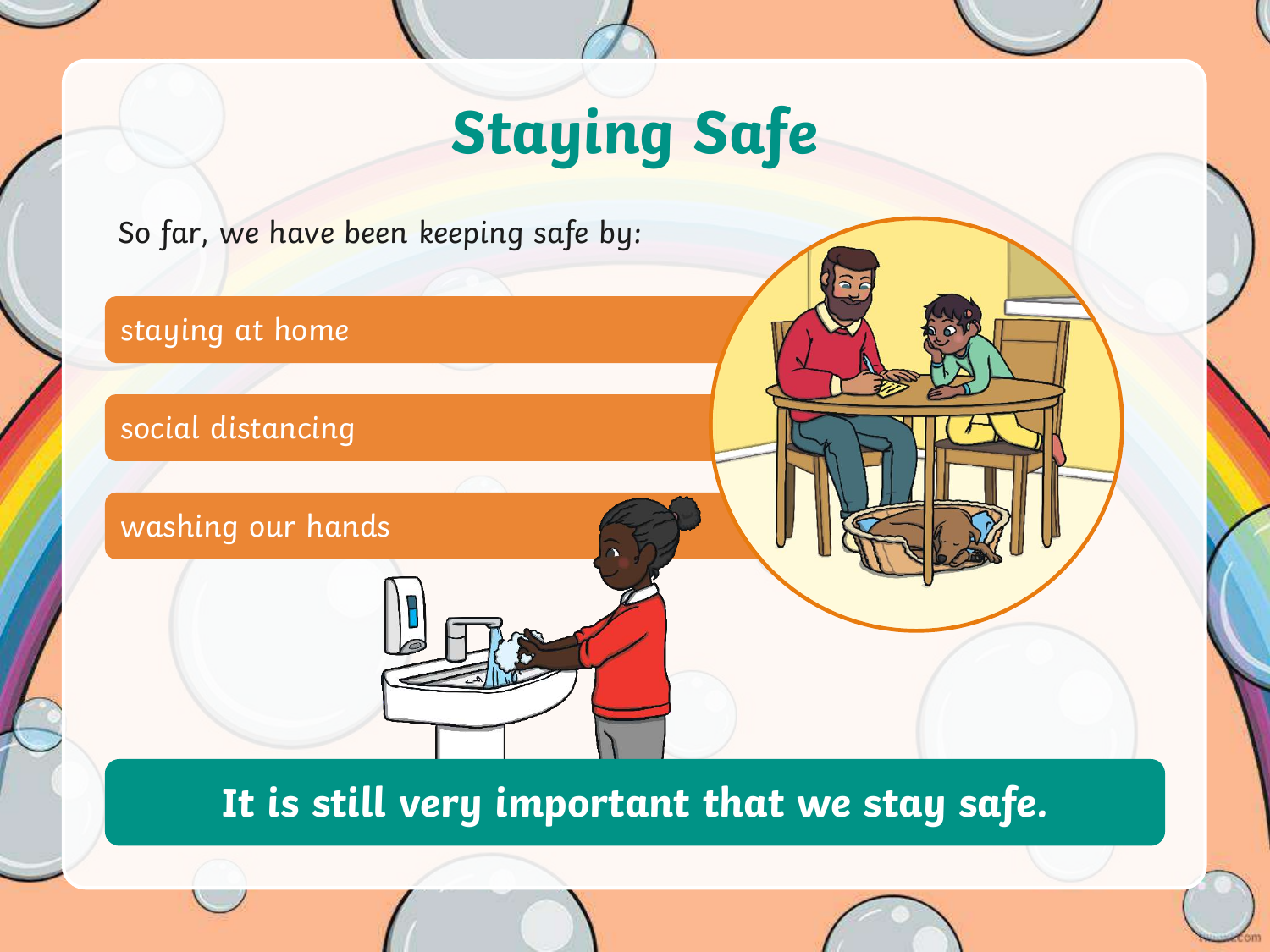### **Social Distancing at School**

In some ways, school looks different to how it did before it closed.

What do you notice that is different?

Why do you think this is?

Everyone needs to have more space around them to stop germs spreading. This is called **social distancing.**

**Remember: To stay safe we keep our distance.**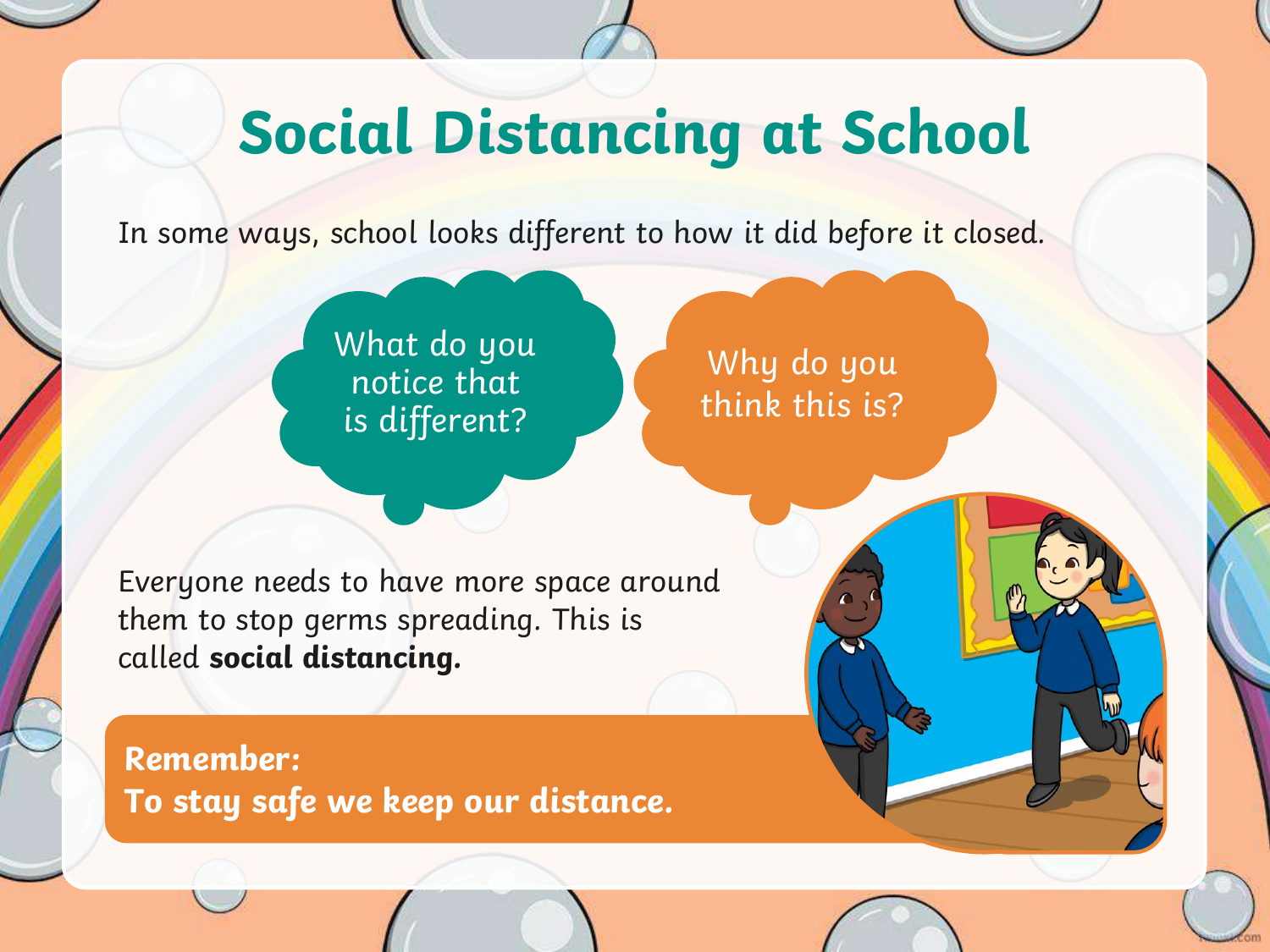#### **Washing Our Hands**

Regularly washing our hands helps to keep us safe. We must wash them with soap for 20 seconds. This washes away germs and helps to stop us getting ill.

#### **We should wash our hands throughout the day:**

- before eating
- after we have been to the toilet
- after we cough or sneeze
- after we have been out to play.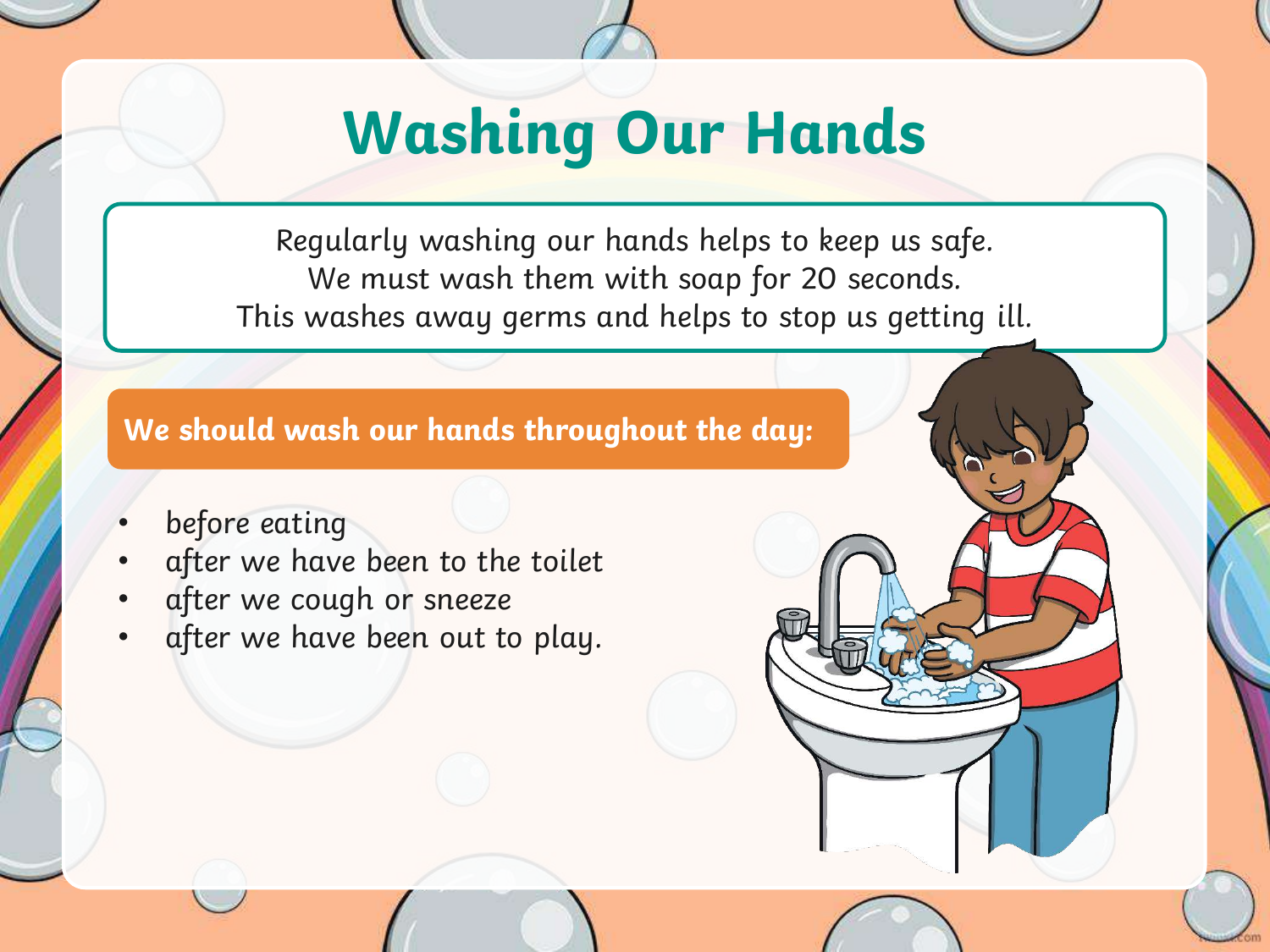### **Washing Our Hands**

Try singing this song while you wash your hands.

(Sing to the tune of 'Here We Go Round the Mulberry Bush'.)

This is the way we wash our hands, Wash our hands, wash our hands. This is the way we wash our hands, With lots of soap and water!

This is the way we use the sink, Use the sink, use the sink. This is the way we use the sink, Get lots of nice warm water.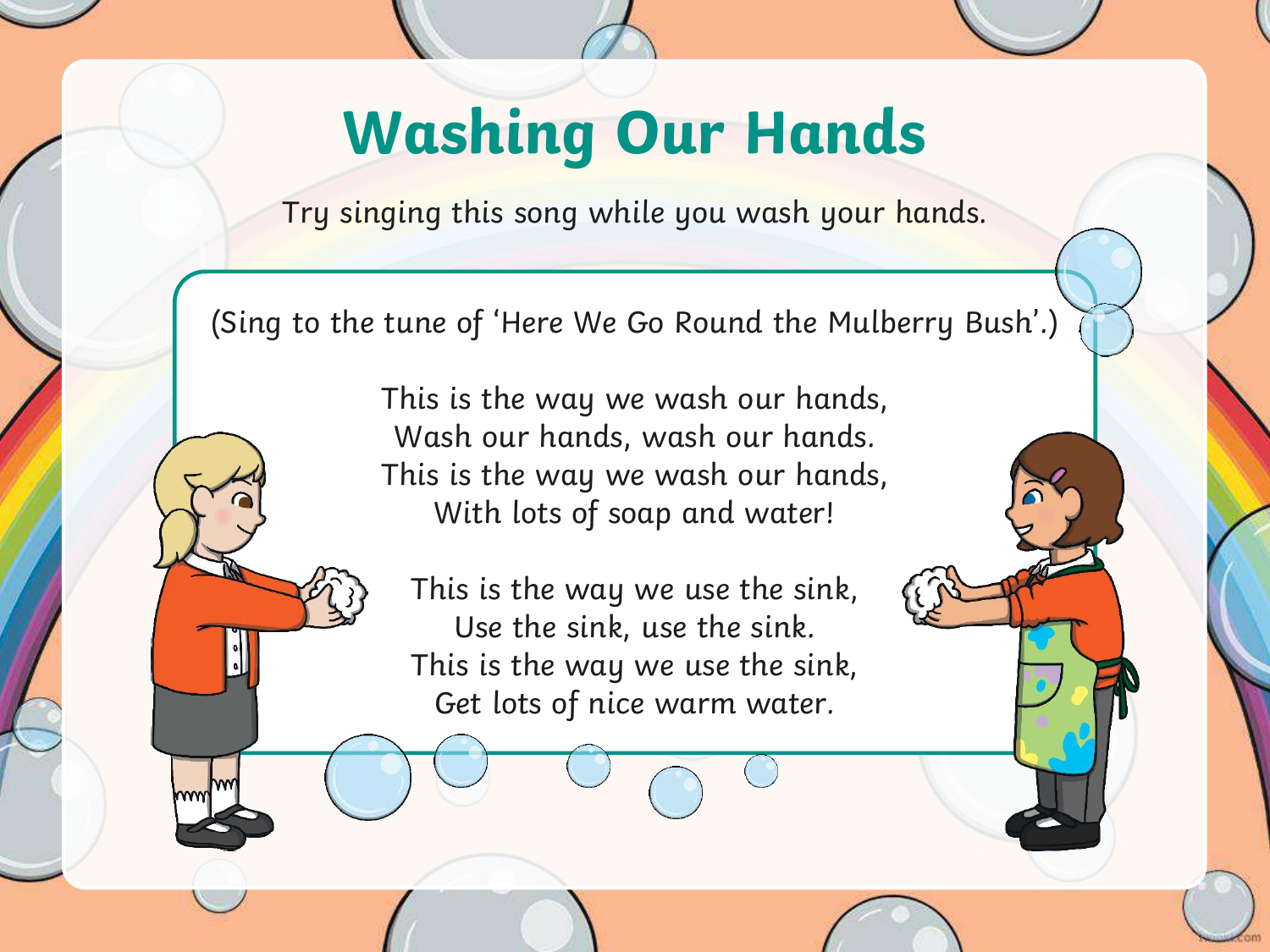### **Keeping Our Distance**

At school, we are pleased to see our friends again, but it is important to remember to keep a safe distance apart.

We must remember to step aside to allow someone space to pass and to stay 2 metres apart.

We may be in a group called a 'bubble.' Even in our bubble, we must stay 2 metres apart from others.

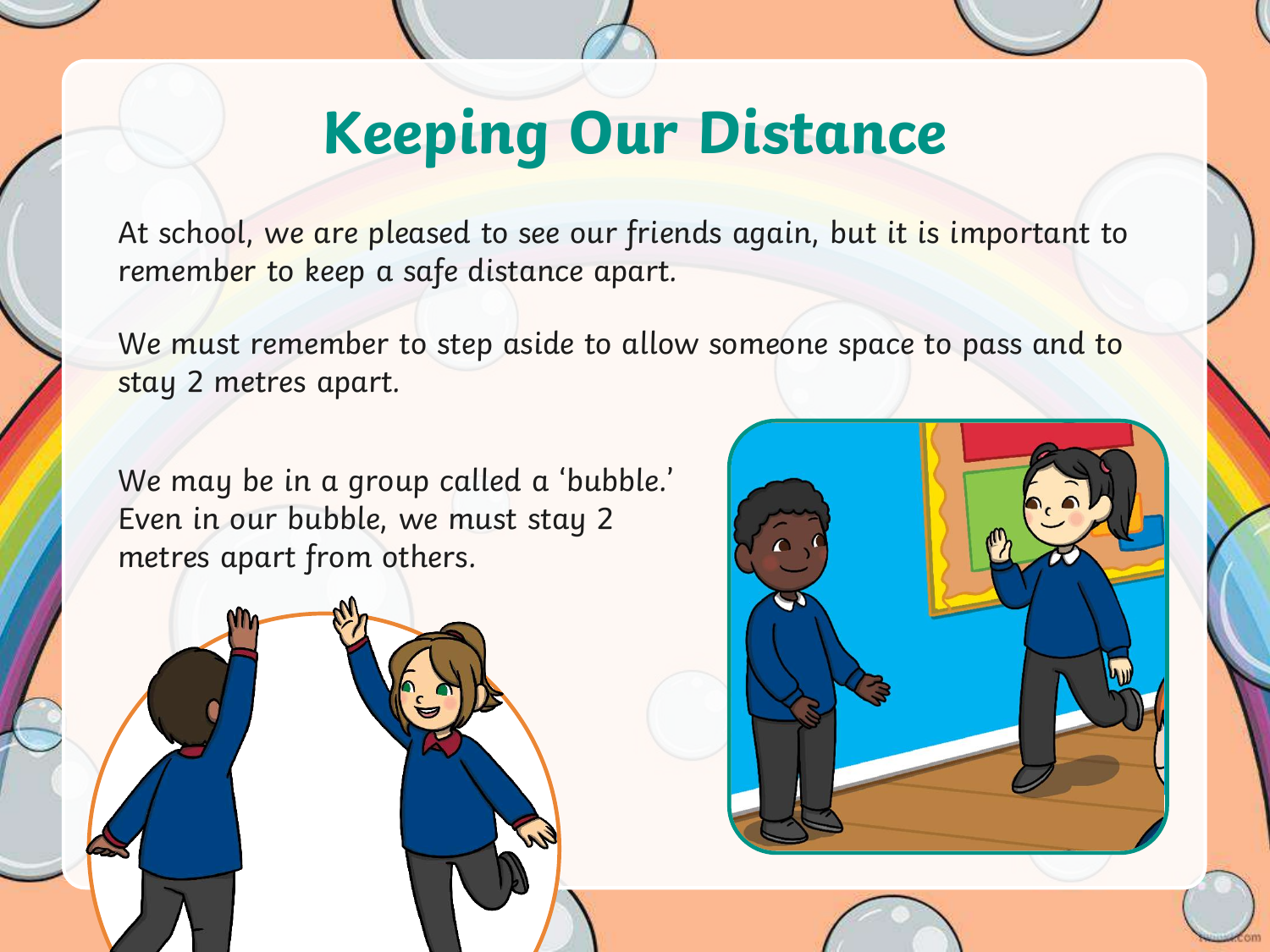### **Showing You Care**

Even though we cannot hug our friends or go too close, we can still show them that we care.

#### **We can:**

- air high five
- wave
- smile
- do a thumbs up
- air hug

We can still have fun and play with our friends, without getting too close.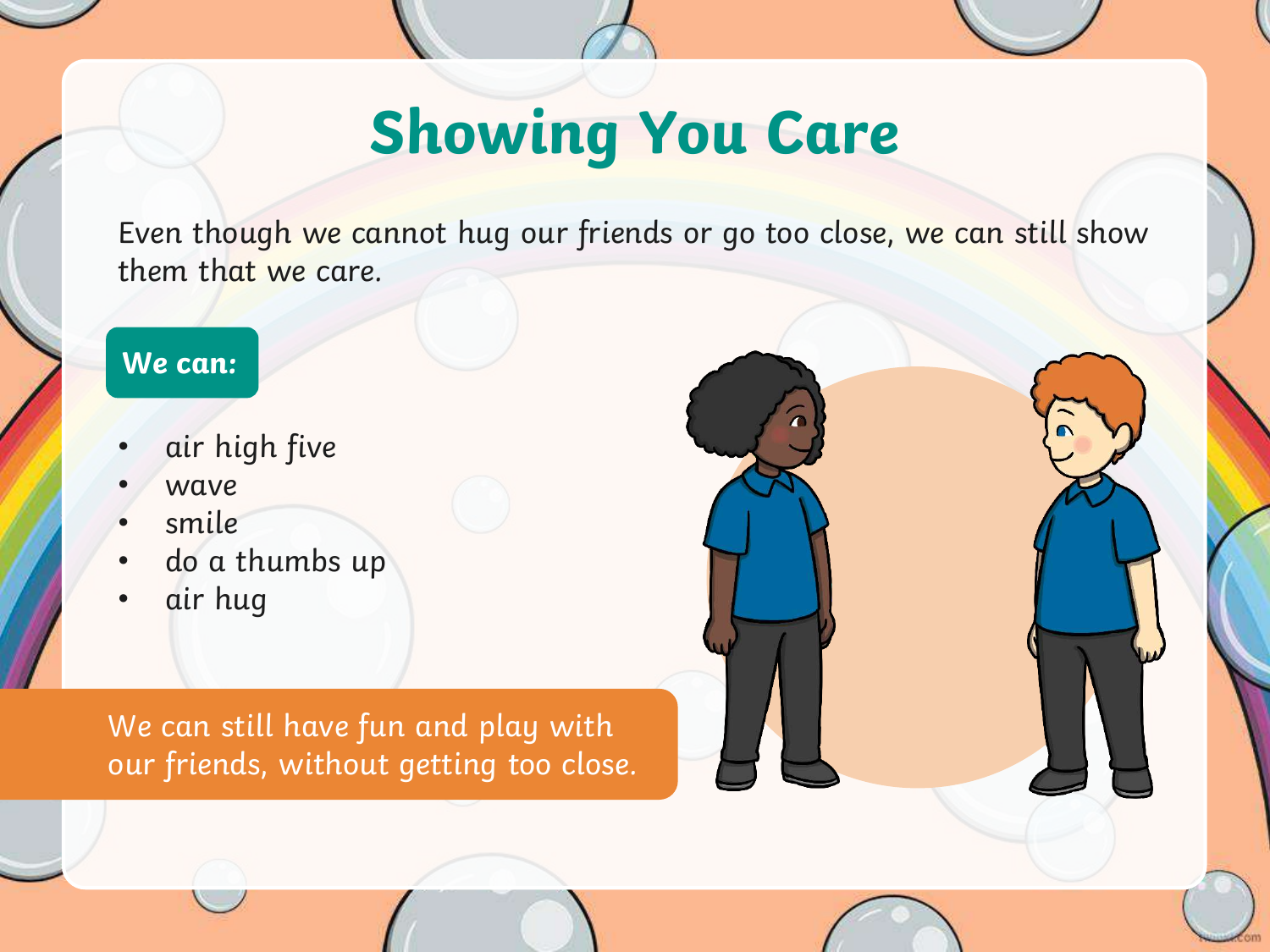#### **When We Feel Sad**

If we fall over and hurt ourselves, we feel upset. Sometimes we can feel sad and not really know why. Even though our friends cannot give us a hug to cheer us up, it is important to let someone know how we are feeling. This could be a grown-up or a friend.

If you see someone who is upset, you can help them by smiling, asking them if they are okay, or talking to them.

Have you ever tried giving yourself a hug? Give it a go – it feels good!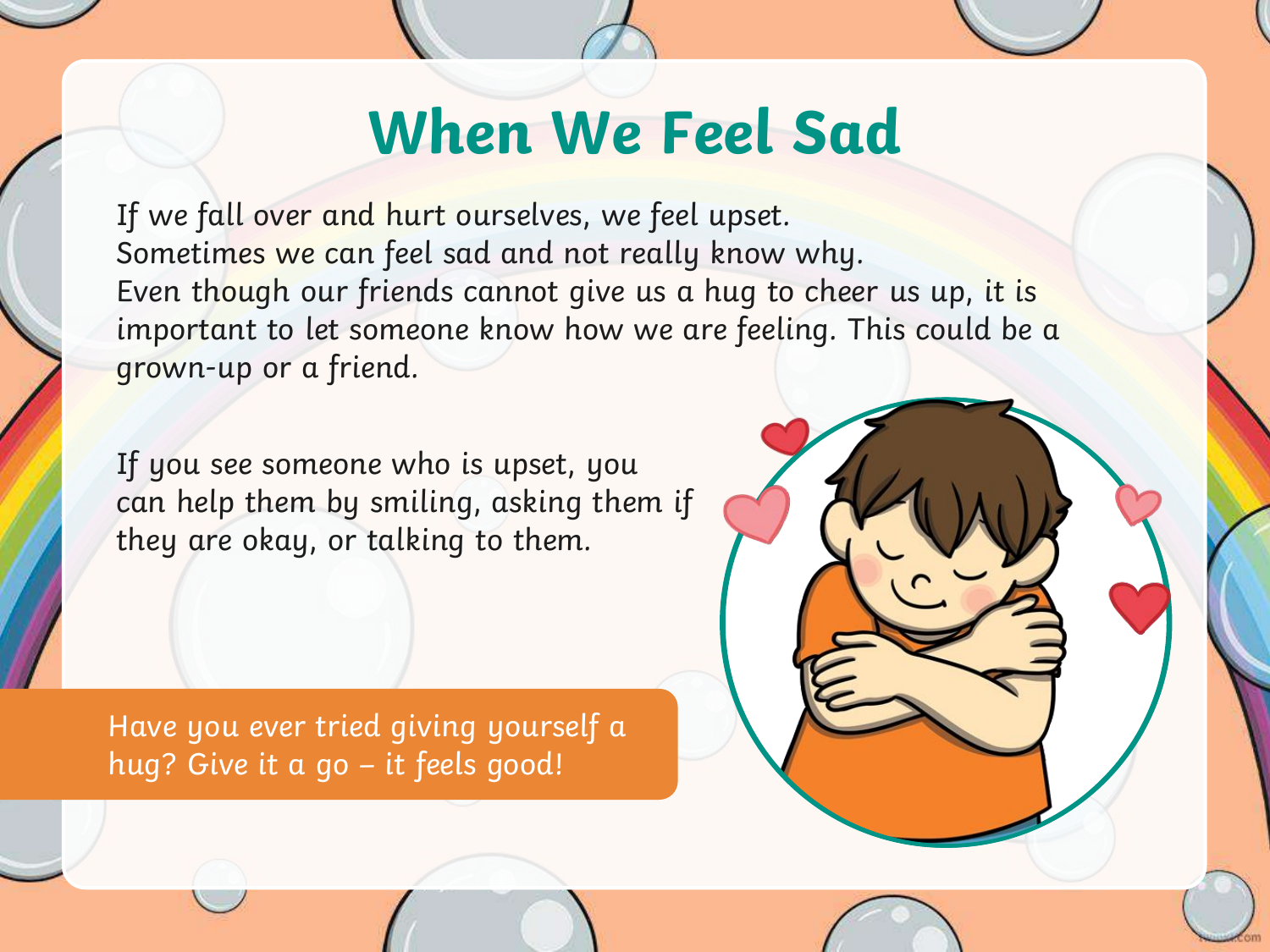## **Keeping Equipment Clean**

We can stay safe by keeping our tables and equipment clean. We must clean what we use if we are asked to by our teacher. We must not share any equipment with our friends. Washing our hands regularly helps keep our equipment clean. If we sneeze or cough into a tissue, we must put it in the bin.

If we need to ask for equipment or help, we must remember to stay in our seat and put our hand up.